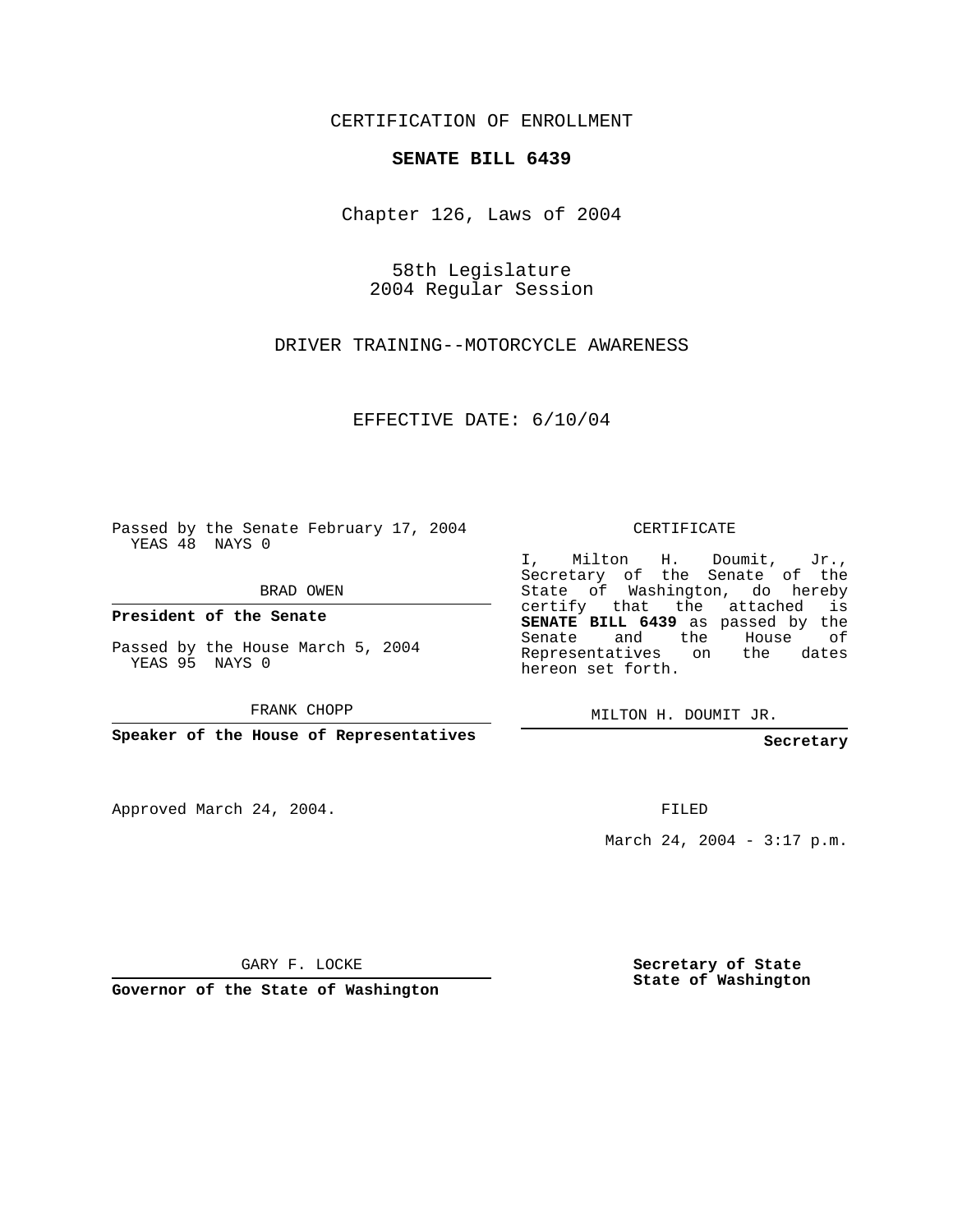## **SENATE BILL 6439** \_\_\_\_\_\_\_\_\_\_\_\_\_\_\_\_\_\_\_\_\_\_\_\_\_\_\_\_\_\_\_\_\_\_\_\_\_\_\_\_\_\_\_\_\_

\_\_\_\_\_\_\_\_\_\_\_\_\_\_\_\_\_\_\_\_\_\_\_\_\_\_\_\_\_\_\_\_\_\_\_\_\_\_\_\_\_\_\_\_\_

Passed Legislature - 2004 Regular Session

## **State of Washington 58th Legislature 2004 Regular Session**

**By** Senators Horn, Haugen, Swecker, T. Sheldon, Schmidt, Johnson, Poulsen, B. Sheldon, Jacobsen, Stevens, Mulliken, Hale, Spanel, Eide, Rasmussen and Winsley

Read first time 01/20/2004. Referred to Committee on Highways & Transportation.

 AN ACT Relating to motorcycle safety training curriculum; amending RCW 46.82.420; and adding a new section to chapter 28A.220 RCW.

BE IT ENACTED BY THE LEGISLATURE OF THE STATE OF WASHINGTON:

 NEW SECTION. **Sec. 1.** A new section is added to chapter 28A.220 RCW to read as follows:

 The superintendent of public instruction shall include information on motorcycle awareness, approved by the Motorcycle Safety Foundation, in instructional material used in traffic safety education courses, to ensure new operators of motor vehicles have been instructed in the importance of safely sharing the road with motorcyclists.

 **Sec. 2.** RCW 46.82.420 and 1991 c 217 s 3 are each amended to read as follows:

 The advisory committee shall compile and furnish to each qualifying applicant for an instructor's license or a driver training school license a basic minimum required curriculum. The basic minimum required curriculum shall also include (1) information on the effects of alcohol and drug use on motor vehicle operators, including information on drug and alcohol related traffic injury and mortality